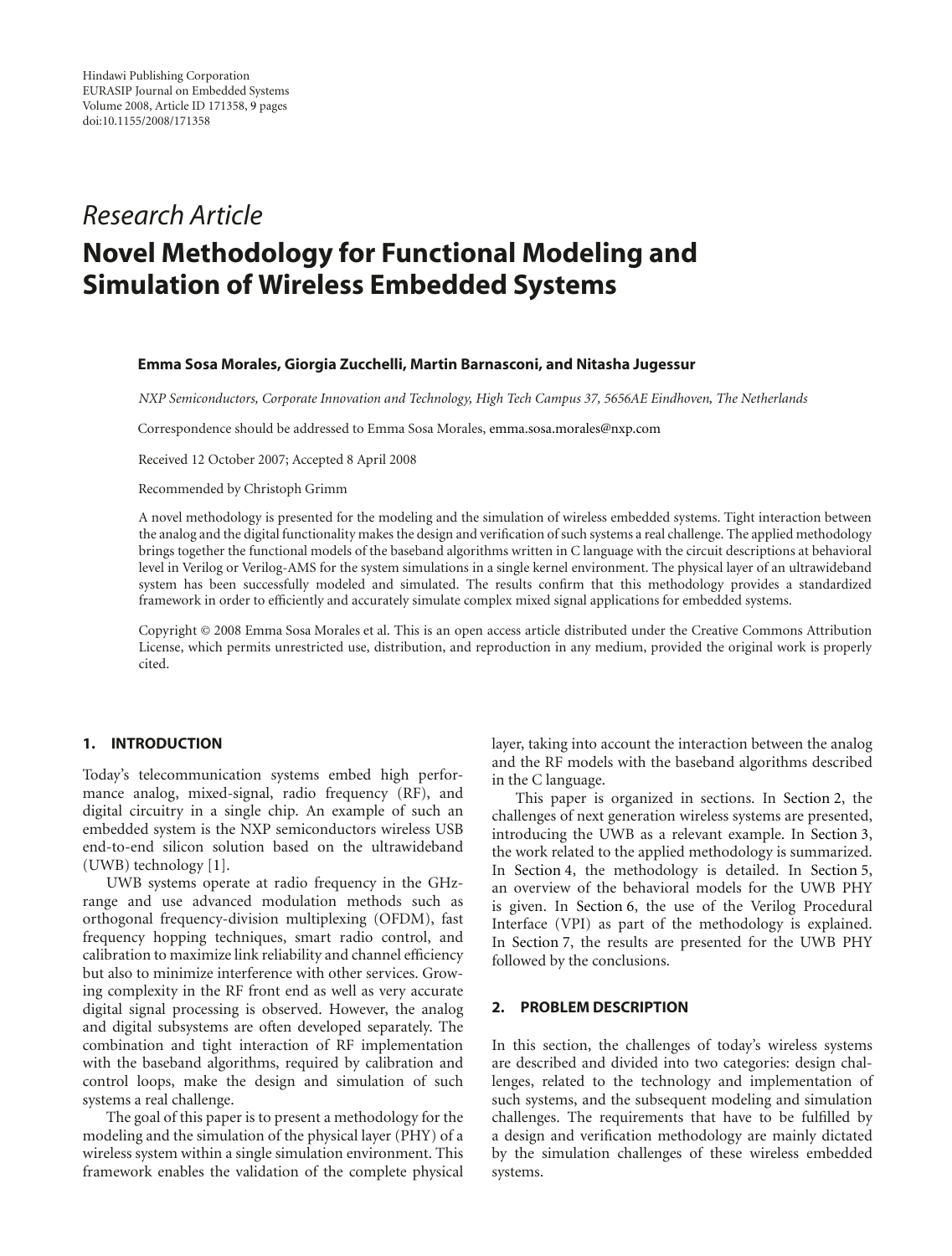## *2.1. Design challenges*

Next generation wireless systems are difficult to design and verify due to extremely demanding requirements such as high transmission frequencies, large bandwidth, sophisticated modulation and coding techniques for high data rate, fast frequency hopping, and low or strictly controlled transmission power. All these features are present in the UWB communication system.

WiMedia proposes the technical specifications for the media access control and the physical layer of the UWB system [2]. A multiband orthogonal frequency division modulation (MB-OFDM) scheme is specified for the physical layer. The information is transmitted in packets which are composed of a variable number of OFDM symbols according to the achievable data rate. A total of 110 subcarriers is used to transmit one OFDM symbol with a channel bandwidth of 528 MHz.

The available spectrum is divided into 14 bands which cover the frequency range from 3.1 GHz to 10.6 GHz. To allow transmissions covering such a large bandwidth, regulation bodies for different geographical regions have put in place severe broadcast restrictions for power spectral emissions of spurious and other interferences. By doing so, UWB devices can make use of an extremely wide frequency band while not emitting enough energy to be noticed by narrowband devices nearby. Due to the restrictions regarding power spectral emissions, the transmitted spread spectrum signal has similar characteristics as wideband noise. Therefore, sophisticated signal processing algorithms and receivers with high sensitivity are required to recover the information especially in the presence of interferers. Furthermore, to increase the robustness, the UWB communication system adopts fast frequency hopping across different frequency bands.

#### *2.2. Modeling and simulation challenges*

The design challenges become true modeling and simulation challenges when the physical layer has to be validated. The high frequencies impose very small time steps for the transient simulation which lead to long simulation times. The approach of equivalent baseband modeling [3] does not help to reduce the simulation time due to the large bandwidth of the signals. The complex signal processing and large channel bandwidth increase to a large extent the amount of data that has to be handled by the simulator. Inband and out-of-band interferences and the contribution of noise also add to the complexity of the simulation.

The conventional approach for the design of complex systems consists in dividing it into subsystems, each with limited complexity. The subsystem specifications are defined during the system exploration phase and are then passed to different implementation teams. The design of these subsystems is done by teams of specialists, often distributed all over the world, using multiple and dedicated tools with the consequence that the overall performance of the system is not always monitored. Overspecification often results from adopting a conservative approach to design the different

subsystems. Correction loops across multiple domains make the system partitioning critical, requiring a strict definition of the interfaces. Moreover, it is extremely difficult to prove before the tape-out that the designed subsystems fulfill the given requirements in realistic conditions (e.g., including interferers and noise).

Another difficulty encountered when modeling and simulating the whole system is due to the use of multiple languages and simulation environments. Apart from providing a single simulation environment, a system design and verification methodology should also fulfill the following requirements.

- (i) Single kernel solution: synchronization problems due to the interaction between different simulation kernels are avoided, resulting in better performance and easier debugging.
- (ii) Library independent: models described in standardized languages can be used, thereby reducing the dependency on vendors' libraries. The user has the freedom to decide the level of detail implemented in the model. Refinements to include nonideal effects during both top-down design and bottom-up verification are possible.
- (iii) Tool independent: the implementation of the methodology should be compatible with existing mixed signal and mixed abstraction level design environments and flows offered by commercial tool vendors.
- (iv) Reasonably fast: tradeoffs between modeled impairments, accuracy, and simulation speed should be possible in the simulation framework for both RF and baseband models.
- (v) Aligned with the design community: existing design methodologies, modeling approaches, and standardized languages used by the system and circuit design community should be supported.
- (vi) Support vector processing: to handle OFDM and other complex modulation techniques, vector processing should be facilitated by the simulation framework.

The next section gives an overview of the different solutions available to address the simulation challenges described.

#### **3. RELATED WORK**

The complexity of today's telecommunication systems triggers electronic design automation tool vendors and universities to provide solutions or study alternatives, ranging from supporting multiple description languages, combining dedicated solvers, or even linking different environments together.

In the past years, significant effort has been spent to develop mixed signal tools combining digital and analog solvers in a single framework and to support mixed signal languages [4, 5]. Nowadays, most major tool vendors provide a solution for the circuit implementation, modeling, and verification of mixed signal applications [6–8].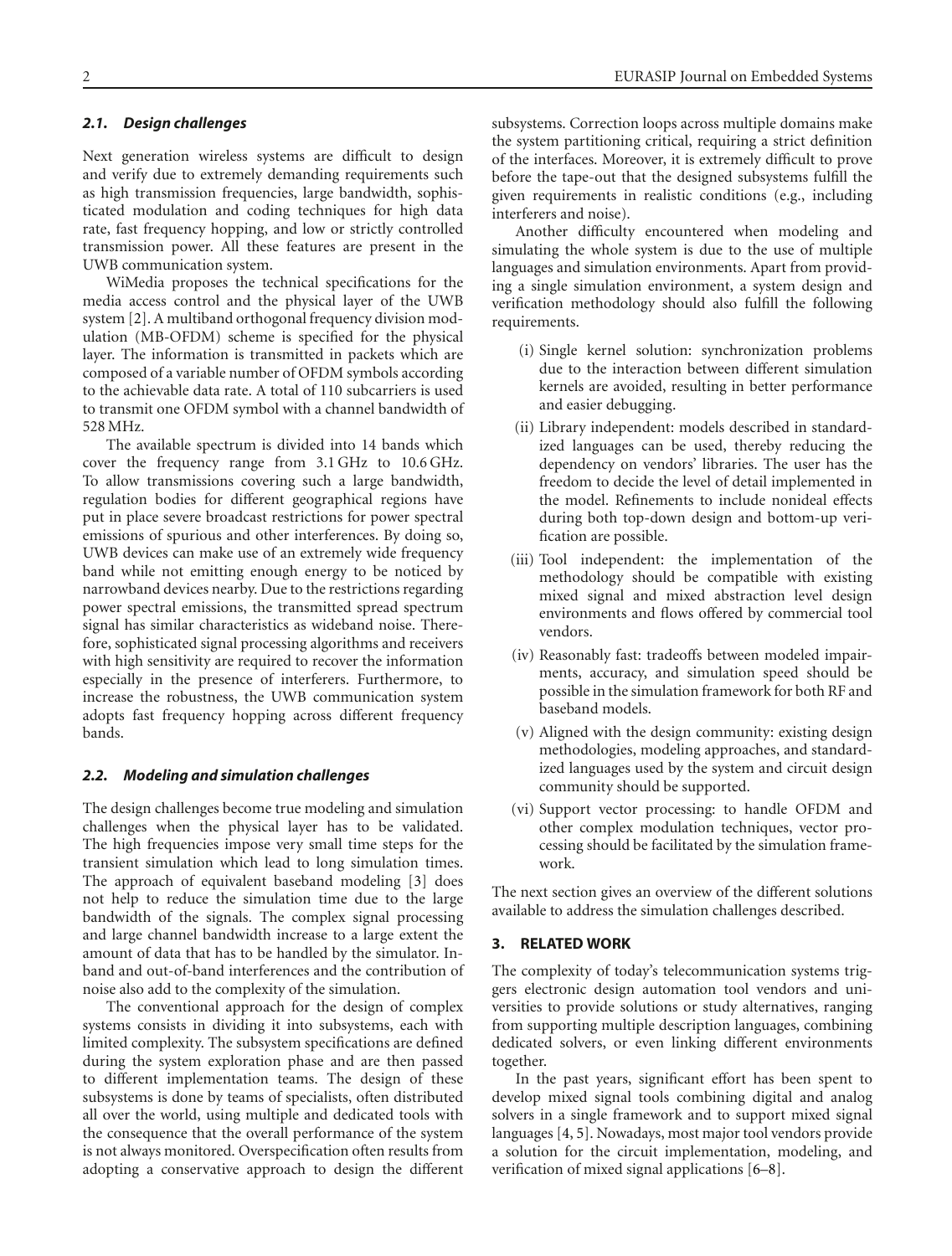Most recently, the main effort to tackle the system complexity has been dedicated to combining different levels of design abstraction, facilitating both top-down design and bottom-up verification [9–11]. MATLAB and the C language are often used for the definition of the system specifications and are widely recognized as the languages for system level design [12]. The lack of connection between the dedicated tools used for system level design and the ones used for circuit level implementation has lead to the trend of cosimulation support. Most commercial system level tools have an interface to C language and MATLAB [13– 15] and provide cosimulation solutions with mixed signal integrated circuit (IC) design simulators. The list of available links among different tools and environments can easily get lengthy including all possible flavors of analog, digital, and RF solvers. Some examples include MathWorks Simulink and Cadence AMS Designer or Mentor Graphics AdvanceMS, Agilent ADS-Ptolemy and Cadence AMS Designer or Agilent Circuit Envelope, Agilent ADS-Ptolemy and Cadence NcSim or Mentor Graphics ModelSim, CoWare SPD and Cadence AMS Designer.

However, the configuration of the environment and the test bench for the cosimulation is often not trivial and requires extra effort from the architect or the designer. Moreover, converter blocks are often necessary to enable the communication between the simulators [16]. These converter blocks make the interface less transparent. The tight communication between different solvers needed in a cosimulation approach is a potential source of synchronization problems, deteriorating the simulation performances in terms of speed and increasing the difficulty of the debugging process.

A single kernel solution linking system level with mixed signal IC design presents advantages over cosimulation solutions [3, 17]. The possibility of using standardized programming interfaces to call C code functions within hardware description languages (HDL) models overcomes the limitations of cosimulation and guarantees a transparent definition of the simulation set up. To the authors knowledge, the standardized interfaces [18, 19] have since long been used to set up cosimulation with third-party tools [10] and for testing purposes [20, 21]. The innovative approach described in the next section proposes the use of such interfaces to embed digital signal processing in a mixed signal environment without the penalties of cosimulation.

#### **4. APPLIED METHODOLOGY**

In this section, the methodology to address the modeling and simulation challenges is introduced.

The methodology is based on the following three elements:

- (1) the use of a mixed signal simulator to combine analog and digital signals in a single kernel environment;
- (2) the use of behavioral models to describe the functionality of the RF and mixed signal blocks with standardized languages and the use of high-level languages (C/C++) for algorithms;

(3) the use of an environment that allows functional description in combination with circuit level implementation to enable mixed abstraction level simulations.

The mixed signal simulator provides a framework where analog and digital seamlessly come together. Such a framework is obviously useful for the simulation of blocks described at implementation level as transistor netlists and RTL. Most behavioral languages are supported by mixed signal simulators, allowing both top-down and bottom-up design methodologies: systems can be modeled and simulated at different levels of design abstraction.

Through standardized languages, dedicated behavioral models can be developed extending the commercially available libraries. Since the simulation speed depends on the amount of details captured (e.g., impairments), models can be refined to achieve the desired compromise between accuracy and simulation speed. In-house developed models are intellectual property (IP), representing a valuable asset that can be exchanged among design groups, thereby increasing the level of expertise and IP reuse. Examples of behavioral models for the functional description of the UWB RF transceiver are presented in Section 5.

In a mixed signal IC design environment, Verilog and Verilog-AMS are often used to model the digital and analog implementation. However, for more complex systems such as OFDM modems, where many computations are done using vector or matrix operations, these HDL languages do not offer sufficient semantics for efficient functional modeling [3, 17]. Languages such as C or C++ are often used for this purpose. The Verilog Procedural Interface (VPI) [18] allows calling algorithm descriptions in C language from within Verilog or Verilog-AMS modules. In Section 6, the interaction between a given C function and a Verilog or Verilog-AMS module through the VPI is described.

Since the VPI is part of the IEEE 1364 standard for Verilog HDL and supported by most tools vendors, the applied methodology is tool-independent and can be implemented in several commercially available simulation environments.

Figure 1 shows the philosophy behind the methodology. Within a single environment, C language, behavioral models, transistor netlists, and RTL can be brought together. This methodology offers a framework in which the challenges of next generation communication systems can be handled. The standardized VPI for mixed abstraction level simulations combined with the standardized HDLs for behavioral modeling and a mixed signal environment results in a differentiating methodology compared to other solutions available on the market.

## **5. MODELING THE UWB PHYSICAL LAYER**

In this section, the models for each block of the UWB PHY and their interfaces are described. The baseband algorithms, compliant with the WiMedia specification, are first explained. The functional description of each constituent of the RF transceiver is then summarized. These models have simple characteristics and introduce only fundamental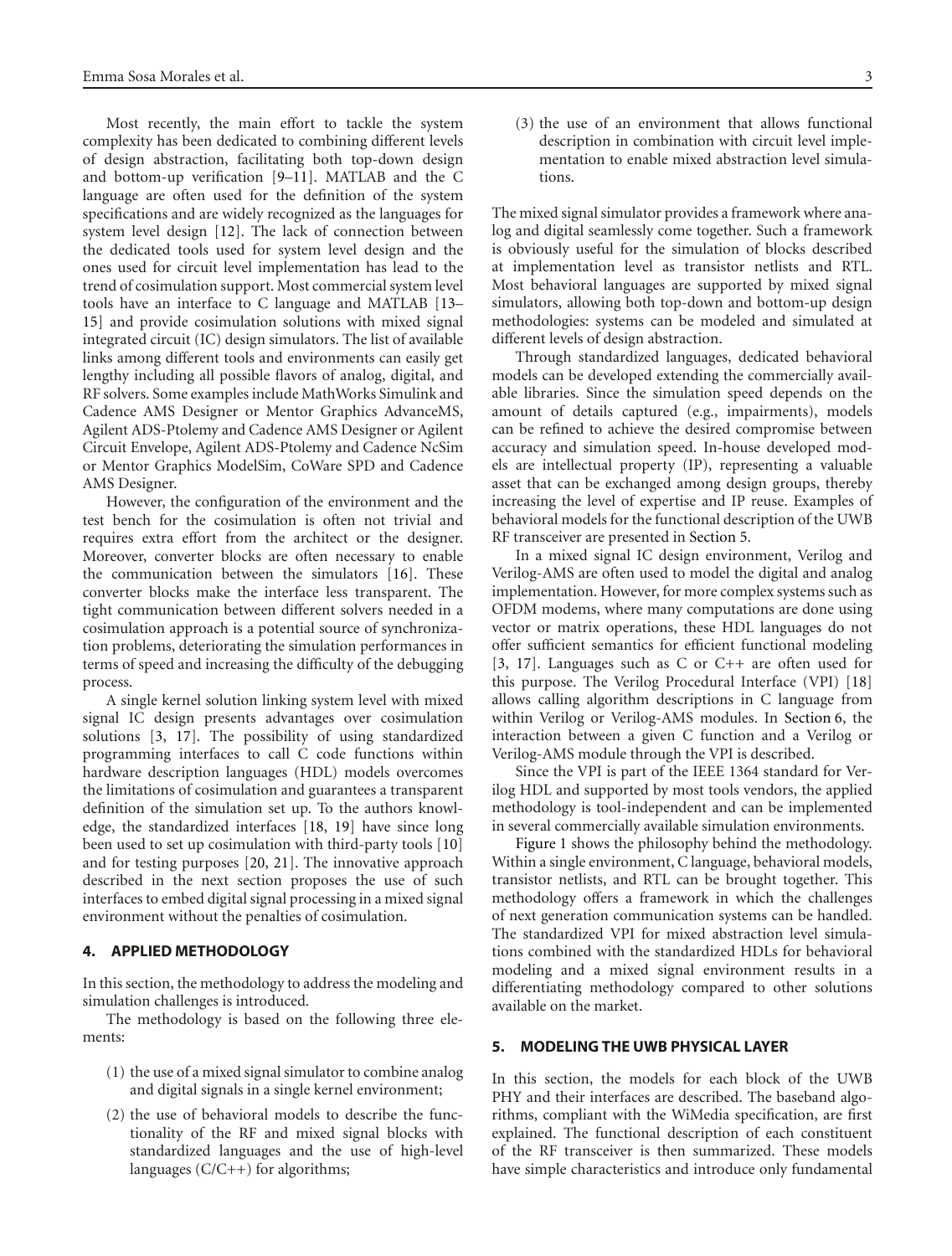

Figure 1: With the applied methodology, different levels of design abstraction for the analog and digital domains come together in the same framework.

impairments. Within the framework, further refinement of the models is possible.

Figure 2 shows the block diagram of the UWB PHY. Behavioral models have been developed in Verilog-A or Verilog-AMS for the RF transceiver and in C language for the baseband. These models are combined together in a single test bench for system validation. Within the same test bench, the functional models can be replaced by transistor level descriptions for circuit-level validation in the system context. This framework therefore facilitates complex mixed signal and mixed abstraction level simulations.

## *5.1. Baseband models*

The *baseband transmitter* generates the OFDM signal compliant to the physical layer specification of the WiMedia proposal. This requires algorithms for digital signal processing: scrambling, forward error correction, code interleaving, constellation mapping, OFDM modulation using inverse fast Fourier transformations, insertion of pilots, guard carriers addition, and cyclic prefix addition.

This functional model is described as a C code function that generates two vectors representing one frame of the inphase *I* and quadrature *Q* components of the OFDM signal. It also generates the signal which controls the local oscillator frequency of the *IQ Modulator*. The transmission rate and the length of the packet are among the parameters of the baseband transmitter model.

The *baseband receiver* implements the inverse operations of the baseband transmitter. In order to recover the transmitted data, the following procedures are used: timing and frequency offset correction, OFDM demodulation using fast Fourier transformations, channel correction, constellation demapping (digital demodulation), deinterleaving, forward error correction decoding and descrambling.

The functional model of the baseband receiver is implemented as a C code function. It takes as inputs the *I* and *Q* components of the OFDM signal and the information passed from the synchronizer in order to extract the payload from the packet. The model has the same parameters as the baseband transmitter.

The *synchronizer* calculates, per sample of the *I* and *Q* components, the information needed by the baseband receiver to identify the payload in the packet. The synchronizer also recovers the hopping sequence and controls the local oscillator frequency of the *IQ demodulator*.

The functional model of the synchronizer is implemented in C language and does not have any user-defined parameters.

#### *5.2. RF transceiver models*

The *IQ modulator* and *demodulator*, respectively, up- and down-convert the *I* and *Q* samples with a carrier frequency that changes from symbol to symbol. A defined hopping sequence is used to generate the carriers that drive the mixer for the frequency conversion.

The Verilog-AMS models of the modulators [22] include nonidealities such as third-order distortion and gain compression. To simplify the model interface, the local oscillator is described as an internal signal. The parameters of the model are the input impedance, output impedance, voltage conversion gain, and input referred third-order intercept point. The demodulator model also contains a low pass filter to reject the signal image of the demodulated signal at the higher frequency.

The *TX filter* and the *RX filter*, respectively, filter the symbols generated by the baseband transmitter and recovered by the demodulator.

The Verilog-AMS models of the filters implement a linear Laplace function with poles and zeros as arguments. The poles and zeros are extracted from the circuit implementation after a pole-zero analysis. Input and output impedances are specified as parameters.

The *PA* and *LNA* amplify the signal power to compensate for the channel attenuation.

The Verilog-A model of the amplifiers includes secondorder distortion, third-order distortion, and gain compression. The parameters of the models are the input impedance, output impedance, voltage conversion gain, input referred third-order intercept point, and input referred second-order intercept point.

The *channel* represents the pathway over which data is transferred from the antenna of the transmitter to the one of the receiver.

A Verilog-A model describes an ideal channel with the attenuation as a parameter. Interference, fading, multipath delay spread, and other nonidealities can be included in the model.

## *5.3. Interfaces*

The signal types at the interfaces of the Verilog-AMS models are either *wreal* or *electrical*. Signals of type *wreal* are discrete in the time domain and are handled by the discrete event solver. *Wreal* is therefore preferred at the baseband interface. However, the *electrical* type is more appropriate for the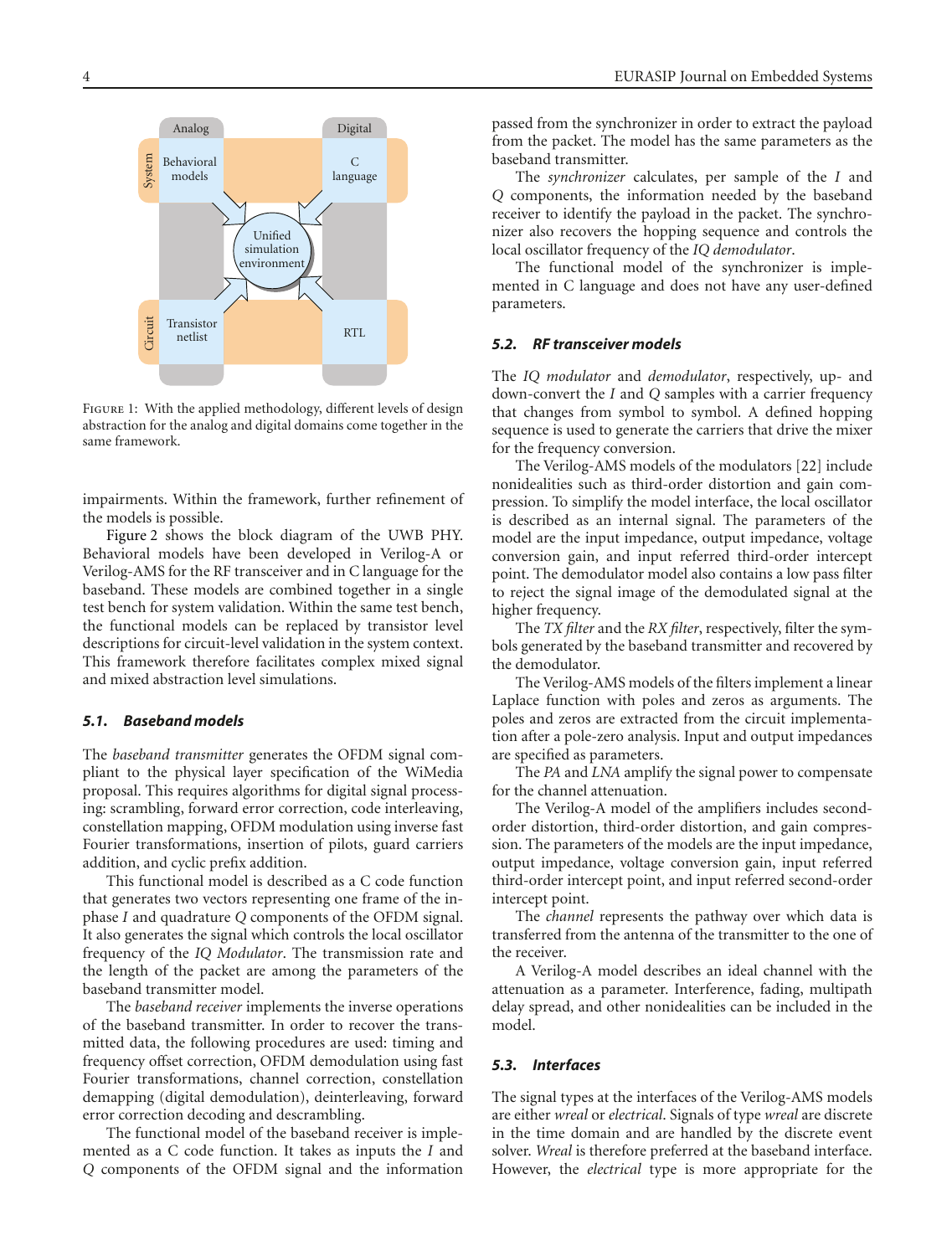

Figure 2: Block diagram of the UWB PHY with the baseband (in light grey) and the RF transceiver.



Example 1

description of analog and RF signals. This type is handled by the analog solver (continuous time) which has to solve the differential equations from Kirchoff's laws at all electrical nodes.

#### **6. EMBEDDING C CODE**

This section describes the embedding of C code in a mixed signal IC design environment. The interaction between a C code function and a Verilog or Verilog-AMS model is through the Verilog procedural interface. The main features of the VPI are described in Section 6.1. The introduction of the notion of time within the VPI and the handling of the event synchronization and the vector processing for the UWB PHY are detailed in Section 6.2.

#### *6.1. Verilog Procedural Interface*

The Verilog Procedural Interface is the programming interface for the Verilog hardware description language and standardized under IEEE 1364. The VPI allows the writing of applications to create simulator tasks or functions that can be called from within Verilog HDL designs. VPI applications are dynamically loaded by the simulator, thereby making the system task or function part of the simulator executable. These user-defined system tasks are called from the HDL design during simulation.

In the presented methodology, the VPI is used to embed C code functions describing the baseband algorithms in an IC design environment. All the functionalities and the flexibility of the C language with respect to dynamic vector allocation (pointers) are supported within the VPI making it suitable for the support of vector-based digital signal processing.

Figure 3 shows the interaction between a C code function and a Verilog or Verilog-AMS module through the VPI. The functionality to be imported is described as a C code function (inner kernel in Figure 3). By using the access and utility routines provided by the VPI, a wrapper is built around this C code function. The wrapper handles the inputs/outputs and allows the C code function to interact with the ports and variables of the Verilog-AMS module. Two functions are used for this purpose: *vpi get value()* and *vpi put value()*. *vpi get value()* is used to read a value from the Verilog-AMS module and to make it available to the C code function. *vpi put value()* allows the writing of the results calculated by the C code function to the Verilog-AMS module. Within the wrapper, any necessary signal type conversion is handled. No additional models is necessary to translate the signals as compared to cosimulation solutions where dedicated interfaces (e.g., connect modules) are often required.

In Example 1, the code in C language shows an example of how to combine the utility functions provided by the VPI in order to build the wrapper.

Once the wrapper is built, it needs to be registered as a simulator task or function and compiled into a shared object library. In our case, *gcc* has been used for compilation and linking and provides all standards options for debugging the C code function. The debugging possibilities of the VPI functions within the IC design environment are, however,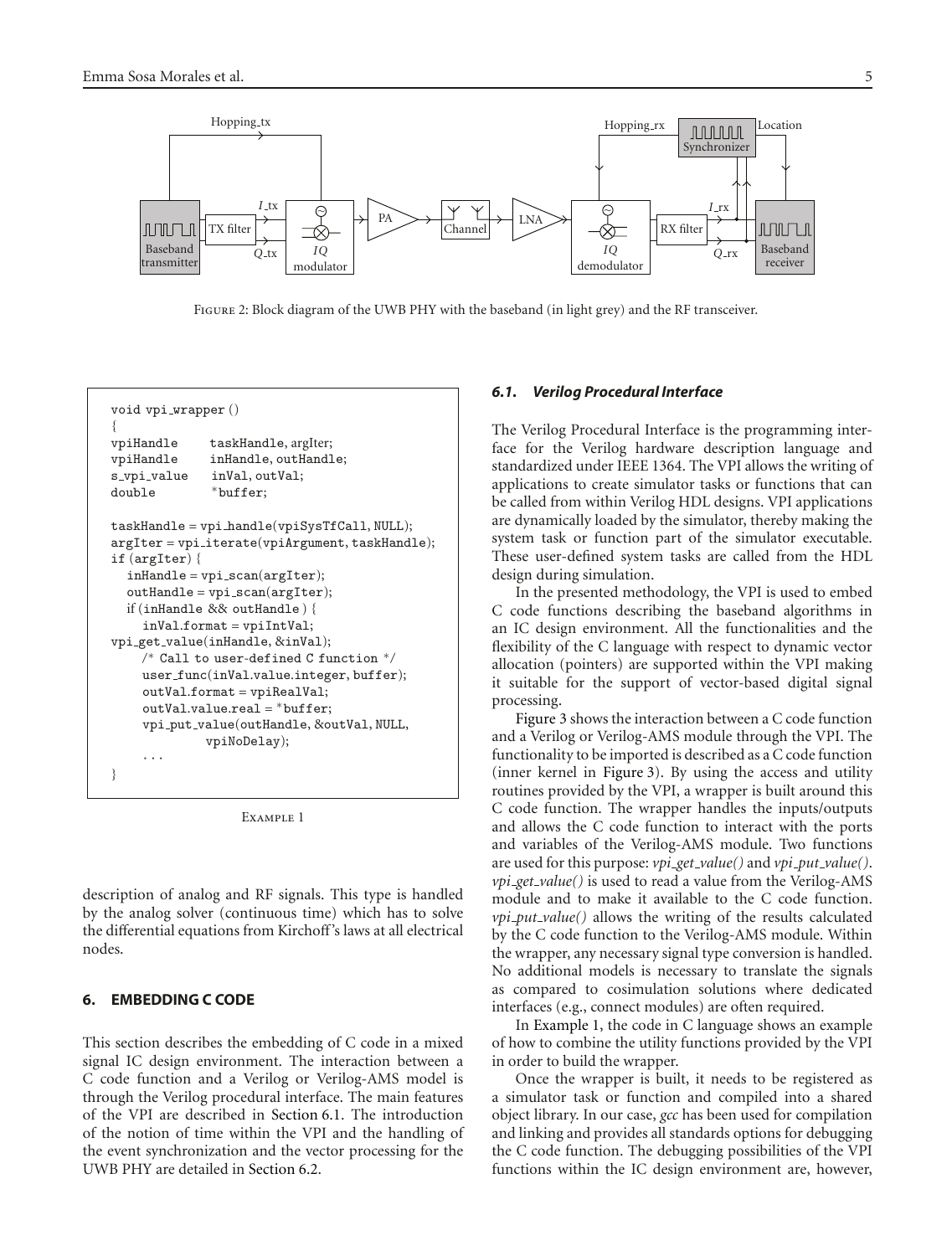

Figure 3: Schematic representation of the interaction between the Verilog-AMS module and the C code function wrapped using VPI routines.



FIGURE 4: Process of unrolling the vector generated by the C code function in the time domain.

tool-dependent. The simulator task or function can be called from a Verilog or a Verilog-AMS module. The shared object is dynamically loaded during the elaboration phase.

In order to embed C code in a mixed signal IC design environment, the user should have basic knowledge of the C language as well as hardware description languages such as Verilog or Verilog-AMS. Familiarity with C development environments as well as with mixed signal simulators could also prove to be useful. The steps of creating the wrapper, registering the simulator task, compiling, and linking into a shared object could be fully automated by tool vendors in order to embed a C code function in a mixed signal IC design environment.

Table 1: Error on sampling time and characteristic frequency as a function of precision.

| Precision | $T$ (ns) | $\Delta T$ (ps) | $\Delta f$ (MHz) |
|-----------|----------|-----------------|------------------|
| 1 ns      |          | 106.060606      | 29.568           |
| 1 ps      | 1.894    | 0.060606        | 0.017            |

#### *6.2. Time management*

With the described methodology, the wrapper is used for introducing the concept of time that is otherwise not known in the C code function. For a simulation in the time domain, each sample is associated with a time stamp and is handled as an event by the digital solver. The events are detected with a finite accuracy. According to the chosen precision, a finite number of digits are used to represent the time. The timing error introduced with this approximated representation can be interpreted as a fixed jitter on the sampling time. In long simulation runs, this error can become relevant due to its cumulative behavior. Synchronization problems arise when events on a signal are missed due to the signal being generated and sampled with clocks having the same sampling rate but specified with different precisions.

The simulation time and the results depend on the chosen precision. For the UWB system, the sampling time of the baseband signals is 1.8939393··· nanoseconds (1/528 MHz), rounded to *T* by the digital solver. The resulting error Δ*T* in the time domain affects the signal representation in the frequency domain [23]. Table 1 shows the relation between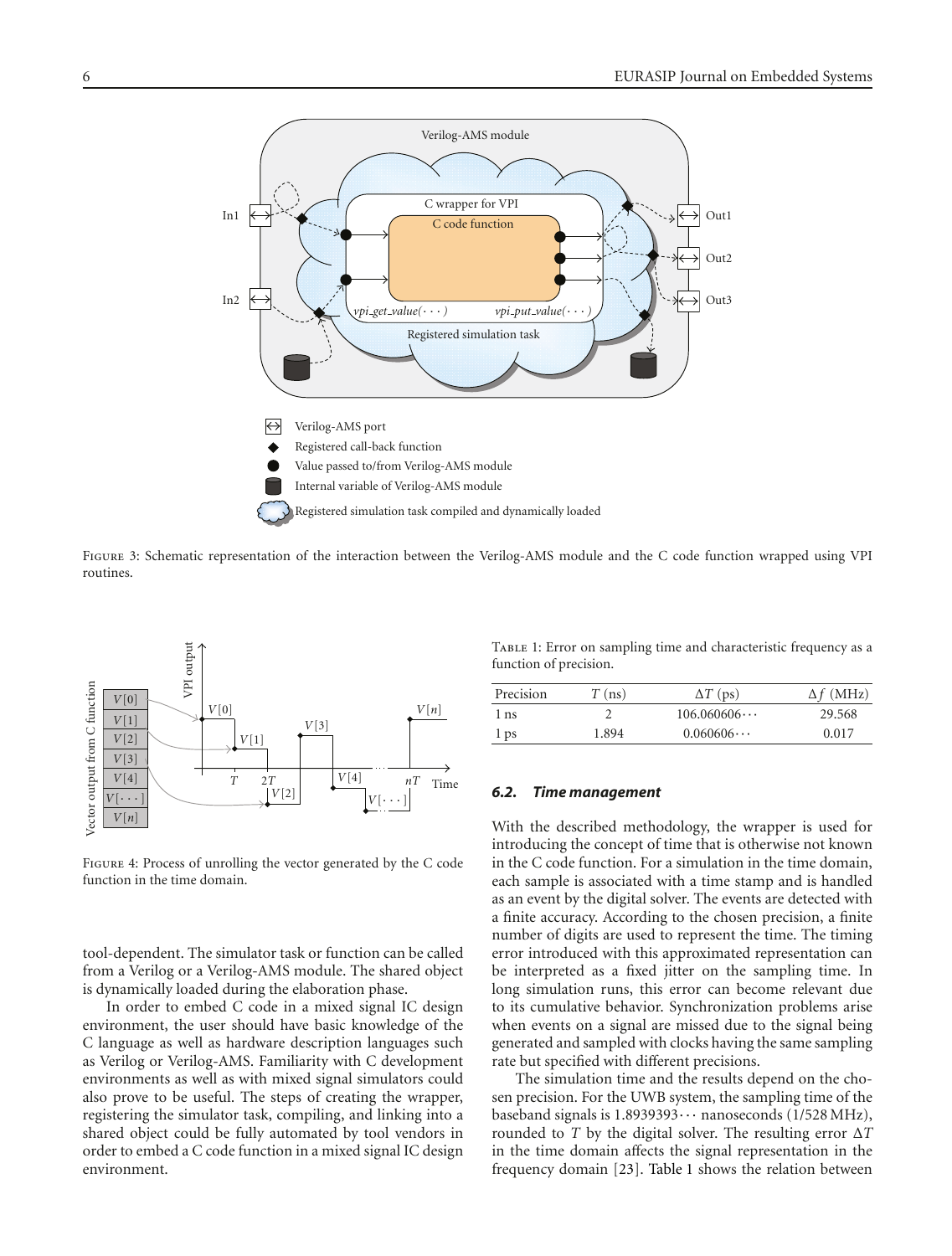

Figure 5: Abstracted view of the test bench and simulation results.

the chosen precision, the error introduced on the sampling time, and the consequent error Δ*f* on the characteristic frequency of the signal.

For a precision of 1 picosecond, the frequency error relative to the signal bandwidth is 17 kHz over 528 MHz which is negligible. Furthermore, since the methodology makes use of only one solver, the same precision is applied to all signals in the system, thereby avoiding any synchronization problem.

The C code functions that describe the baseband algorithms process vectors representing the signal packet or frame without any notion of time. However, the capabilities of vector processing from within Verilog modules are limited with the consequence that the vectors have to be processed as a sequence of samples in the time domain. The unrolling and the packing of the vectors are preferably done directly in the wrapper using dedicated functions for controlling events and adding time information.

The vectors generated by the C code function of the baseband transmitter are unrolled in the wrapper to a sequence of samples transmitted with a specific time stamp as shown in Figure 4. The wrapper of the baseband receiver samples the signals and packets them into a vector to be processed by the C code function. This approach is very flexible since the timing information as well as the length of the vector can be adapted runtime according to the system parameters and are not statically defined as in the case of synchronous data flow solvers [24].

The data generated by the baseband transmitter are fed through the RF chain and are then sampled and recollected by the baseband receiver. For the correct functioning of the system, the sampling frequency of the signal is known and is the same for both the baseband transmitter and receiver.

Due to the fact that a discrete event solver is used for digital signal processing, the sampling rate is not a property of each signal as it is for example in the case of a synchronous data flow solver, where the rate is part of the scheduling process. The knowledge of the correct sampling time is essential for all signals that must be sampled by the successive blocks in the chain. The sampling time could have been retrieved with a specific function to recover the clock on the receiver side. In our case, to limit the complexity of the simulation, a clock is generated in the baseband transmitter and triggers the sampling of the signals in the successive blocks of the chain.

#### **7. SIMULATION RESULTS**

The test bench for the functional simulation of the UWB PHY and the performance results are described in this section.

The methodology is implemented using AMS Designer [7], the mixed signal simulator of Cadence.

Figure 5 shows an abstracted view of the test bench with the simulation results. The test bench combines the functional models of the baseband transmitter and receiver in C language, of the RF transceiver in Verilog-A or Verilog-AMS together with the performance metrics. The frequency spectrum is calculated using discrete fast Fourier transformations applied to the result of the transient analysis. The constellation diagram is drawn by plotting the quadrature output against the in-phase output of the baseband receiver. The presented simulation results are qualitative and the parameters of the functional models can be dimensioned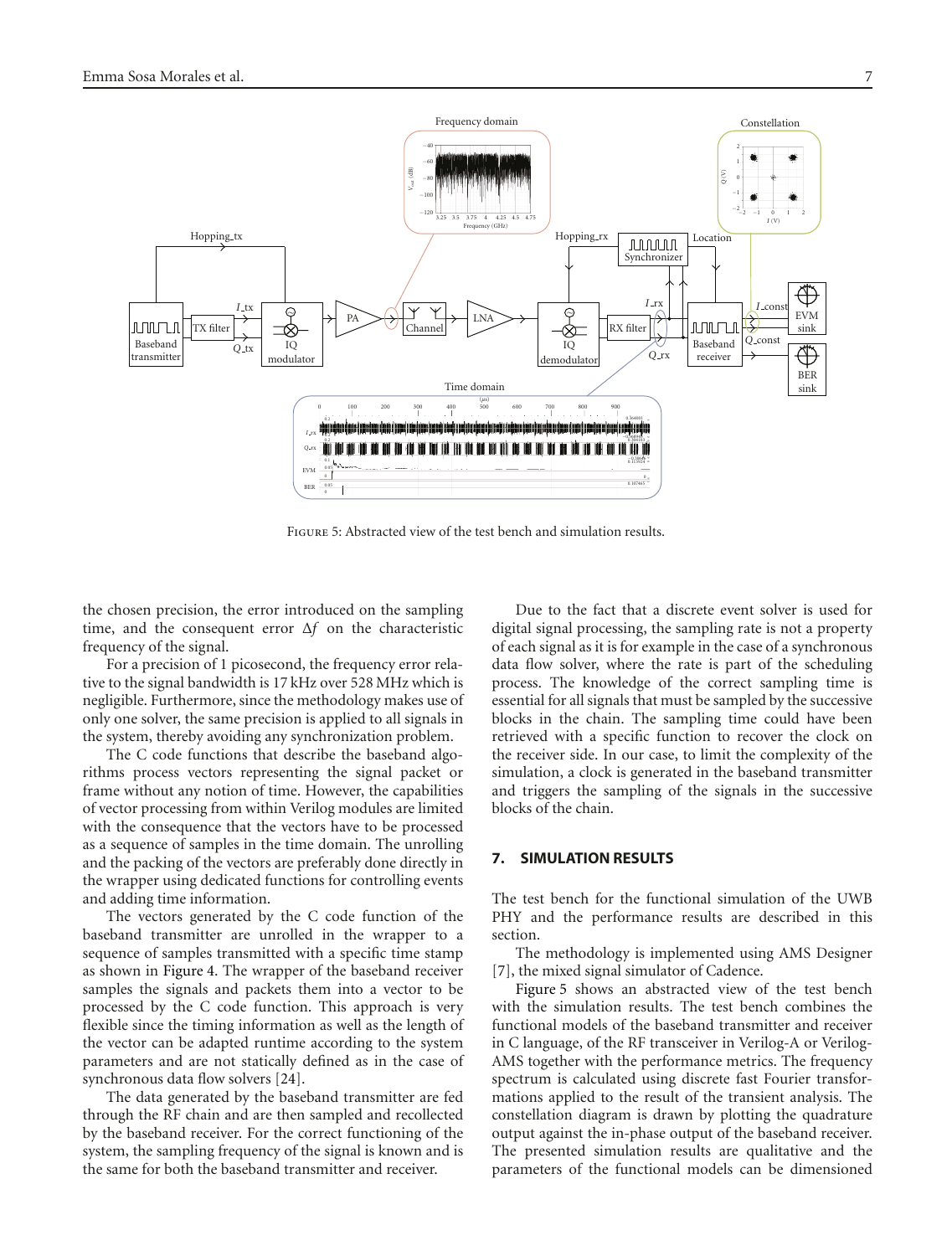according to the functional requirement specifications of the UWB PHY.

The performance of the UWB system is evaluated in terms of metrics such as bit error rate (BER) and error vector magnitude (EVM). To evaluate the simulation performance of the complete UWB PHY, a transient analysis is run for 5 milliseconds which requires a simulation time of 3 hours. At the chosen rate of 110 Mbps, this corresponds to approximately 143 packets of data and 590304 payload bits. The number of processed bits is enough to evaluate the EVM. However, the accurate estimation of the BER requires a longer transient analysis.

To estimate the overhead introduced by the VPI, another transient analysis of 5 milliseconds is done using a test bench consisting of only the baseband models in C language. The total simulation time required by this setup is less than 3 minutes. From the difference between the two run times, it can be deduced that the contribution of the VPI to the simulation time is negligible.

The framework shows the possibility of implementing feedback loops. In the test bench, the synchronizer recovers the hopping sequence from the received data and controls the frequency of the local oscillator in the demodulator, showing the tight interaction between the baseband and the RF chain. This feedback loop is implemented without introducing artificial delays in the system description.

The analog part of the UWB system is simulated with a maximum time step around 25 picoseconds which corresponds to a simulation bandwidth of 20 GHz. Such a large simulation bandwidth not only allows the capture of the spectral regrowth but also facilitates the addition of interferers for coexistence studies.

## **8. CONCLUSIONS**

The evolution of wireless communication standards has lead to systems in which analog, RF, and mixed signal functionalities have to be combined with digital signal processing algorithms, calibration, and correction loops. The functional simulation of such systems is a real challenge when using existing methodologies and simulation tools that have limited capabilities in handling mixed signal and mixed abstraction level designs.

This paper has presented a methodology that enables functional system verification in the time domain. The use of a mixed signal simulator and the Verilog procedural interface brings together analog and RF behavior in Verilog-AMS models with baseband algorithms in C language, enabling a true mixed signal and mixed abstraction level simulation environment. A single kernel framework is used avoiding any synchronization problem. The use of standardized languages and interface makes the methodology library and tool independent.

A demanding system, the ultrawideband physical layer, has been selected to evaluate the methodology. Analog behavioral models of the RF transceiver together with functional models of the baseband allow raising the level of design abstraction and coping with the system complexity. The test bench serves as a framework for complex mixed abstraction level simulations, where blocks at transistor level can be verified in the system context. Algorithm exploration for the calibration of impairments and compensation techniques in the RF transceiver is also possible using the same test bench. Feedback loops are simulated without any artificial delay introduced by the simulation framework.

The results shown in this paper confirm that the methodology can handle the complexity of modern multidisciplinary systems. A simulation platform is available from which the system architects, the designers of integrated circuits, and the algorithms can benefit, helping them to manage the complexity of next-generation wireless embedded systems.

## **REFERENCES**

- [1] NXP Semiconductors, UWB product literature, http://www .nxp.com/acrobat download/literature/9397/75015695.pdf.
- [2] "High Rate Ultra Wideband PHY and MAC standards," standard ECMA 368.
- [3] S. Joeres and S. Heinen, "Mixed-mode and mixed-domain modelling and verification of radio frequency subsystems for SoC-applications," in *Proceedings of the IEEE International Behavioral Modeling and Simulation Workshop (BMAS '05)*, pp. 54–59, San Jose, Calif, USA, September 2005.
- [4] Verilog-AMS Language Reference Manual. Analog & Mixed-Signal Extensions to Verilog HDL. Version 2.1, Accellera, http://www.accellera.org/.
- [5] IEEE Standard VHDL Language Reference Manual IEEE Std 1076, 2000.
- [6] Mentor Graphics, product data sheet, http://www.mentor .com/products/ic nanometer design/ms circuit simulation/ advance ms/upload/ADMS Datasheet.pdf.
- [7] Cadence Design Systems, product data sheet, http://www .cadence.com/datasheets/virtuoso mmsim.pdf#page=7.
- [8] Synopsys, product data sheet, http://www.synopsys.com/ products/discoveryams/discoveryams\_ds.pdf.
- [9] U. Knochel, T. Markwirth, A. Hartung, R. Kakerow, and R. Atukula, "Verification of the RF subsystem within wireless LAN system level simulation," in *Proceedings of the Design, Automation and Test in Europe Conference and Exhibition (DATE '03)*, pp. 286–291, Munich, Germany, March 2003.
- [10] S. Mu and M. Laisne, "Mixed-signal modeling using Simulink based-C," in *Proceedings of the IEEE International Behavioral Modeling and Simulation Workshop (BMAS '05)*, pp. 128–133, San Jose, Calif, USA, September 2005.
- [11] A. Sayinta, G. Canverdi, M. Pauwels, A. Alshawa, and W. Dehaene, "A mixed abstraction level co-simulation case study using systemC for system on chip verification ," in *Proceedings of the Design, Automation and Test in Europe Conference and Exhibition (DATE '03)*, pp. 95–100, Munich, Germany, March 2003.
- [12] G. Arnout, "C for system level design," in *Proceedings of the Design, Automation and Test in Europe Conference and Exhibition (DATE '99)*, pp. 384–386, Munich, Germany, March 1999.
- [13] Agilet EEsoft EDA, http://eesof.tm.agilent.com/.
- [14] The MathWorks, http://www.mathworks.com/.
- [15] CoWare, http://www.coware.com/.
- [16] U. Eichler, U. Knöchel, S. Altmann, W. Hartong, and J. Hartung, "Co-simulation of Matlab/Simulink with AMS Designer in System-on Chip Design," SNE16/2 2006.